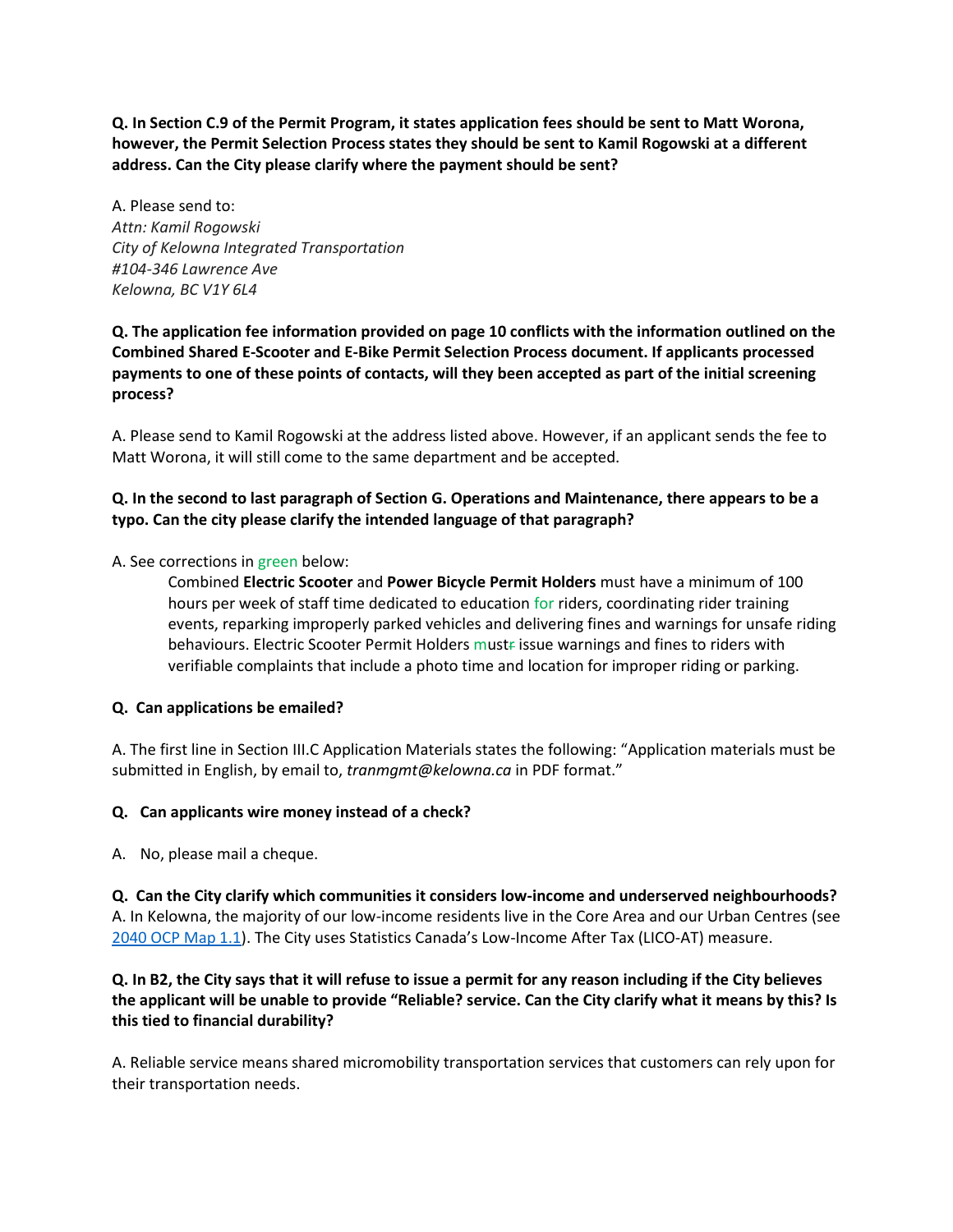#### **Q. Downtown scooter cap of 30% (highest ridership area) - if we can show more demand might be room for an increase?**

A. Not at this time. The cap is in place to encourage broader distribution of devices throughout the entire community, rather than concentrating devices downtown.

# **Q. The City, through the Strategic Transport Planning Manager, at their sole discretion, can approve other bike-share devices for inclusion in the permit program. Can the Manager please provide areas in which they would consider inclusions in the program?**

A. This text is in Section IV.C of the Micromobilty Permit Program which sets out specifications for different device types. This text acknowledges that specifications for additional device types could be added to the permit program in the future, in which case the Micromobilty Permit Program document would be updated. However, the application intake process is based on the current version of the Micromobilty Permit Program document (Version 1.4), and no update is anticipated at this time.

# **Q. Scoring Rubric for "Experience and references – Highest scoring applications will include detailed references." - What would the City require as "detailed references?**

A. An example of a detailed reference would be the name and contact information for the micromobility program manager (or staff equivalent) in other jurisdictions where your company has previously delivered micromobility services.

# **Q. Section F - Parking requirements (p19) - What is the minimum sidewalk clear space required by the City not to obstruct or interfere in the pedestrian or vehicular clearway? We have different guidelines from different documents (1.5m on Kelowna Website and 1.8m on BC ACTIVE TRANSPORTATION DESIGN GUIDE).**

A. The Micromobilty Permit Program does not define a specific distance, but states that bikeshare devices must not be parked in a way that obstructs or interferes in the pedestrian or vehicular clearway at any time including blocking sidewalks, pathways, laneways, doorways, driveways, curb ramps, cycle ramps, bus stops, bus bays, travel lanes, and bike lanes. Typically 1.5m is considered the minimum width in constrained locations, with 1.8m or more recommended depending upon the land use context and level of pedestrian activity.

# **Q. Section F - Parking requirements (p20) - We wanted to clarify if we will need to seek approval from the City for all deployment/parking stations we have identified in our deployment mapping or if this is valid only for 'Preferred Parking Areas" that will be shown in our App?**

A. The text referred to on page 20 refers only to the preferred or "designated" parking areas, not all areas where devices might be deployed.

# **Q. Is a 2nd signature of an Authorized Corporate Agent required? What is a 2nd acceptable form?**

A. The 2<sup>nd</sup> Signature of Authorized Corporate Agent is not a requirement of the City – it is provided in the case two signatures are required by the applicant's company.